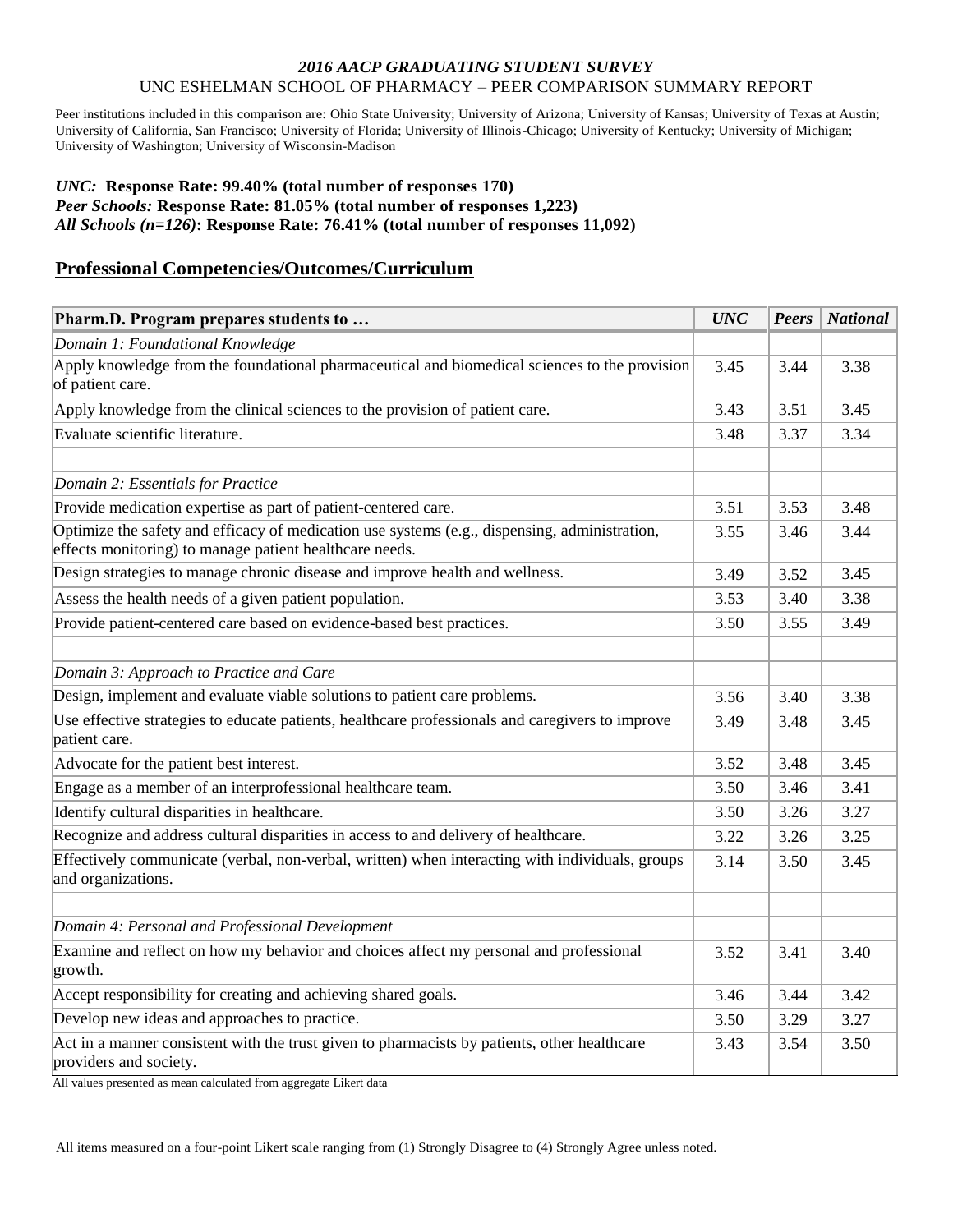# **Doctor of Pharmacy Curriculum**

|                                                                                                                | <i>UNC</i> |      | <b>Peers</b>   National |
|----------------------------------------------------------------------------------------------------------------|------------|------|-------------------------|
| I developed the skills needed to prepare me for continuous professional development and self-                  | 3.60       | 3.52 | 3.47                    |
| I was provided opportunities to engage in active learning (e.g., laboratories, recitations, student            | 3.55       | 3.56 | 3.49                    |
| Elective didactic courses permitted exploration of and/or advanced study in areas of professional<br>interest. | 3.62       | 3.40 | 3.35                    |

All values presented as mean calculated from aggregate Likert data

### **Pharmacy Practice Experiences**

|                                                                                                                                                                                                              | <b>UNC</b> | <b>Peers</b> | <b>National</b> |
|--------------------------------------------------------------------------------------------------------------------------------------------------------------------------------------------------------------|------------|--------------|-----------------|
| My introductory pharmacy practice experiences were valuable in helping me to prepare for my<br>advanced pharmacy practice                                                                                    | 3.59       | 3.00         | 3.10            |
| My introductory pharmacy practice experiences permitted my involvement in direct patient care<br>responsibilities in both community and institutional settings.                                              | 2.91       | 3.02         | 3.11            |
| My introductory pharmacy practice experiences were of high quality.                                                                                                                                          | 3.02       | 2.95         | 3.04            |
| In the community pharmacy setting, I was able to engage in direct patient care.                                                                                                                              | 2.96       | 3.50         | 3.46            |
| In the ambulatory care setting, I was able to engage in direct patient care.                                                                                                                                 | 3.44       | 3.62         | 3.58            |
| In the hospital or health-system pharmacy setting, I was able to engage in direct patient care.                                                                                                              | 3.67       | 3.41         | 3.41            |
| In the inpatient/acute care setting, I was able to engage in direct patient care.                                                                                                                            |            | 3.56         | 3.49            |
| The need for continuity of care (e.g., acute, chronic and wellness promoting patient care services)<br>in outpatient and inpatient settings was emphasized in the advanced pharmacy practice<br>experiences. |            | 3.44         | 3.44            |
| The variety of the available advanced pharmacy practice experience electives met my needs as a<br>student.                                                                                                   |            | 3.42         | 3.39            |
| I was academically prepared to enter my advanced pharmacy practice experiences.                                                                                                                              |            | 3.39         | 3.34            |
| My advanced pharmacy practice experiences were of high quality.                                                                                                                                              |            | 3.46         | 3.41            |
| My pharmacy practice experiences allowed me to have direct interaction with diverse patient<br>populations (e.g., age, gender, socioeconomic, ethnic and/or cultural background, disease states,<br>etc.).   |            | 3.60         | 3.55            |
| My pharmacy practice experiences allowed me to collaborate with other health care<br>professionals.                                                                                                          | 3.54       | 3.58         | 3.55            |

All values presented as mean calculated from aggregate Likert data

## **Student Services**

|                                                                                                                                                                    | <b>UNC</b> |      | <b>Peers</b> National |
|--------------------------------------------------------------------------------------------------------------------------------------------------------------------|------------|------|-----------------------|
| College/school provided access to academic advising.                                                                                                               | 3.19       | 2.97 | 3.08                  |
| College/school provided access to guidance on career planning.                                                                                                     |            | 2.83 | 2.81                  |
| College/school provided access to accommodation services as defined by the Americans with<br>Disabilities Act (ADA).                                               | 3.48       | 1.91 | 2.20                  |
| College/school provided access to financial aid advising.                                                                                                          |            | 2.65 | 2.82                  |
| College/school provided access to student health and wellness services (e.g., immunizations,<br>counseling services, campus pharmacy, primary care clinics, etc.). | 3.46       | 3.13 | 3.13                  |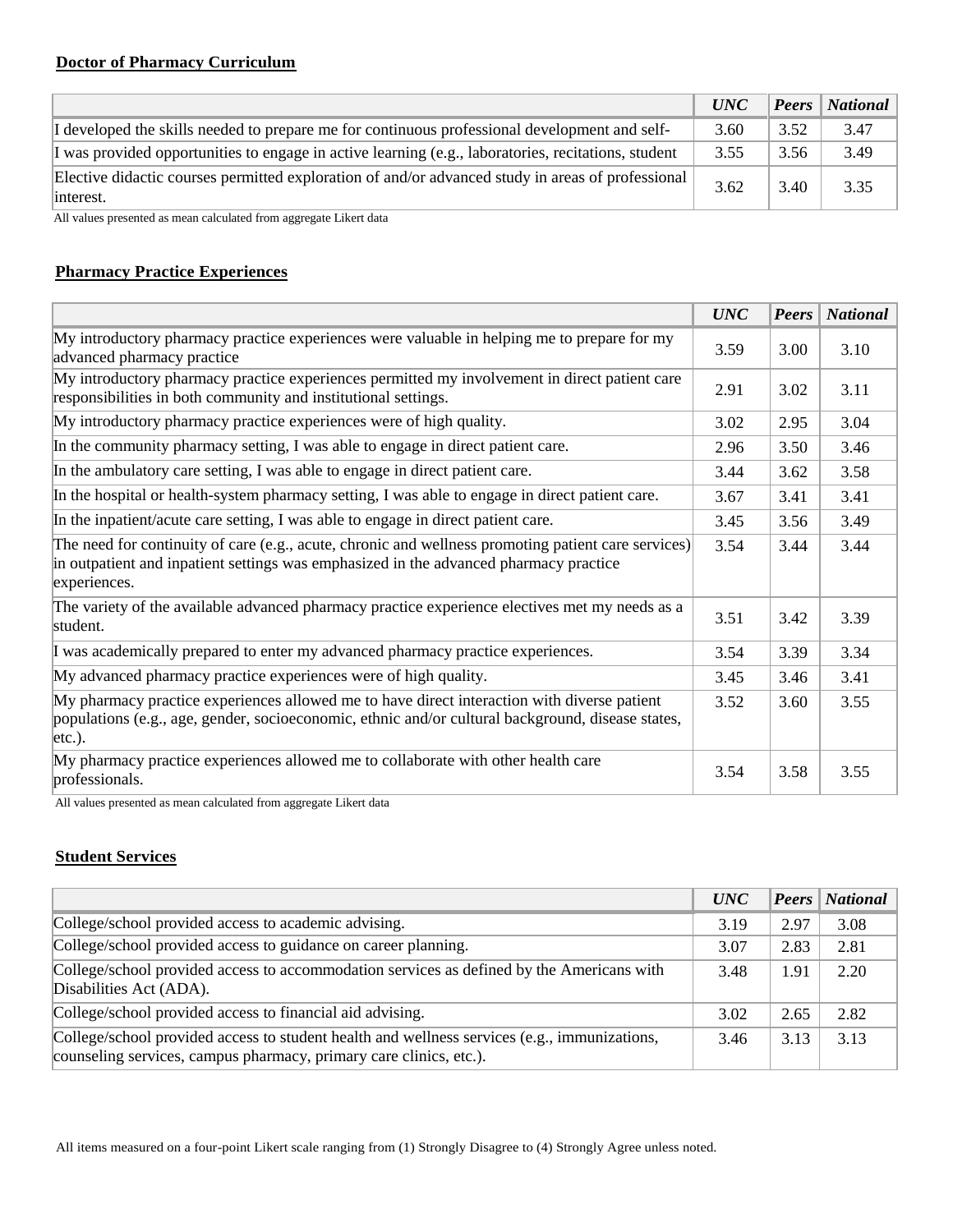# **Student Experience**

|                                                                                                                                                               | <b>UNC</b> |      | <b>Peers</b>   National |
|---------------------------------------------------------------------------------------------------------------------------------------------------------------|------------|------|-------------------------|
| The college/school of pharmacy provided timely information about news, events and important<br>matters within the college/school of pharmacy.                 | 3.34       | 3.25 | 3.22                    |
| Information was made available to me about additional educational opportunities (e.g.,<br>residencies, fellowships, graduate school).                         | 3.44       | 3.37 | 3.30                    |
| The college/school's administration responded to problems and issues of concern to the student<br>body.                                                       | 3.16       | 3.06 | 3.03                    |
| I was aware of the process for raising issues with the college/school administration.                                                                         | 3.08       | 3.03 | 3.00                    |
| I was aware that student representatives served on college/school committees with responsibility<br>for curriculum and other matters.                         | 3.30       | 3.36 | 3.25                    |
| The college/school of pharmacy was welcoming to students with diverse backgrounds.                                                                            | 3.40       | 3.42 | 3.37                    |
| I know how to utilize college/school policies dealing with harassment and discrimination.                                                                     |            | 3.01 | 2.98                    |
| The college/school of pharmacy had processes to communicate student perspectives to the<br>faculty or administration.                                         |            | 3.23 | 3.16                    |
| Faculty, administrators and staff served as positive role models for students.                                                                                |            | 3.36 | 3.30                    |
| Preceptors modeled professional attributes and behaviors.                                                                                                     |            | 3.43 | 3.38                    |
| Preceptors provided me with individualized instruction, guidance and evaluation.                                                                              |            | 3.40 | 3.38                    |
| I was aware of expected behaviors with respect to professional and academic conduct.                                                                          | 3.54       | 3.56 | 3.50                    |
| The college/school of pharmacy had an effective process to manage academic misconduct by<br>students (e.g., plagiarism).                                      |            | 3.00 | 3.03                    |
| The college/school of pharmacy had an effective process to manage professional misconduct by<br>students (e.g., repeated tardiness/absences, drug diversion). |            | 2.93 | 2.99                    |
| The college/school's faculty and administration encouraged me to participate in regional, state or<br>national pharmacy meetings.                             |            | 3.33 | 3.28                    |
| The college/school of pharmacy was supportive of student professional organizations.                                                                          | 3.56       | 3.45 | 3.38                    |
| I was aware of opportunities to participate in research activities with faculty.                                                                              | 3.30       | 3.09 | 3.06                    |
|                                                                                                                                                               |            |      |                         |

All values presented as mean calculated from aggregate Likert data

# **Facilities, Experiential Sites and Educational Resources**

|                                                                                                                                                                                | <b>UNC</b> | <b>Peers</b> | <b>National</b> |
|--------------------------------------------------------------------------------------------------------------------------------------------------------------------------------|------------|--------------|-----------------|
| My campus learning environment was safe.                                                                                                                                       | 3.54       | 3.53         | 3.44            |
| The information technology resources provided by the college/school of pharmacy and/or<br>elsewhere on campus were conducive to learning.                                      | 3.55       | 3.43         | 3.36            |
| The classrooms in the college/school of pharmacy or elsewhere on campus were conducive to<br>learning.                                                                         | 3.56       | 3.35         | 3.34            |
| The laboratories and other non-classroom environments were conducive to learning.                                                                                              | 3.54       | 3.38         | 3.37            |
| The study areas in the college/school of pharmacy or elsewhere on campus were conducive to<br>learning.                                                                        | 3.45       | 3.30         | 3.26            |
| The common spaces such as lounges, lobbies or other areas for relaxation and socialization<br>available in the college/school of pharmacy or elsewhere on campus met my needs. | 3.43       | 3.23         | 3.21            |
| Access to educational resources (e.g., library, electronic data bases) was conducive to learning.                                                                              | 3.63       | 3.54         | 3.45            |
| During pharmacy practice experiences, access to educational resources (e.g., library, electronic<br>data bases) was conducive to learning.                                     | 3.59       | 3.57         | 3.46            |

All values presented as mean calculated from aggregate Likert data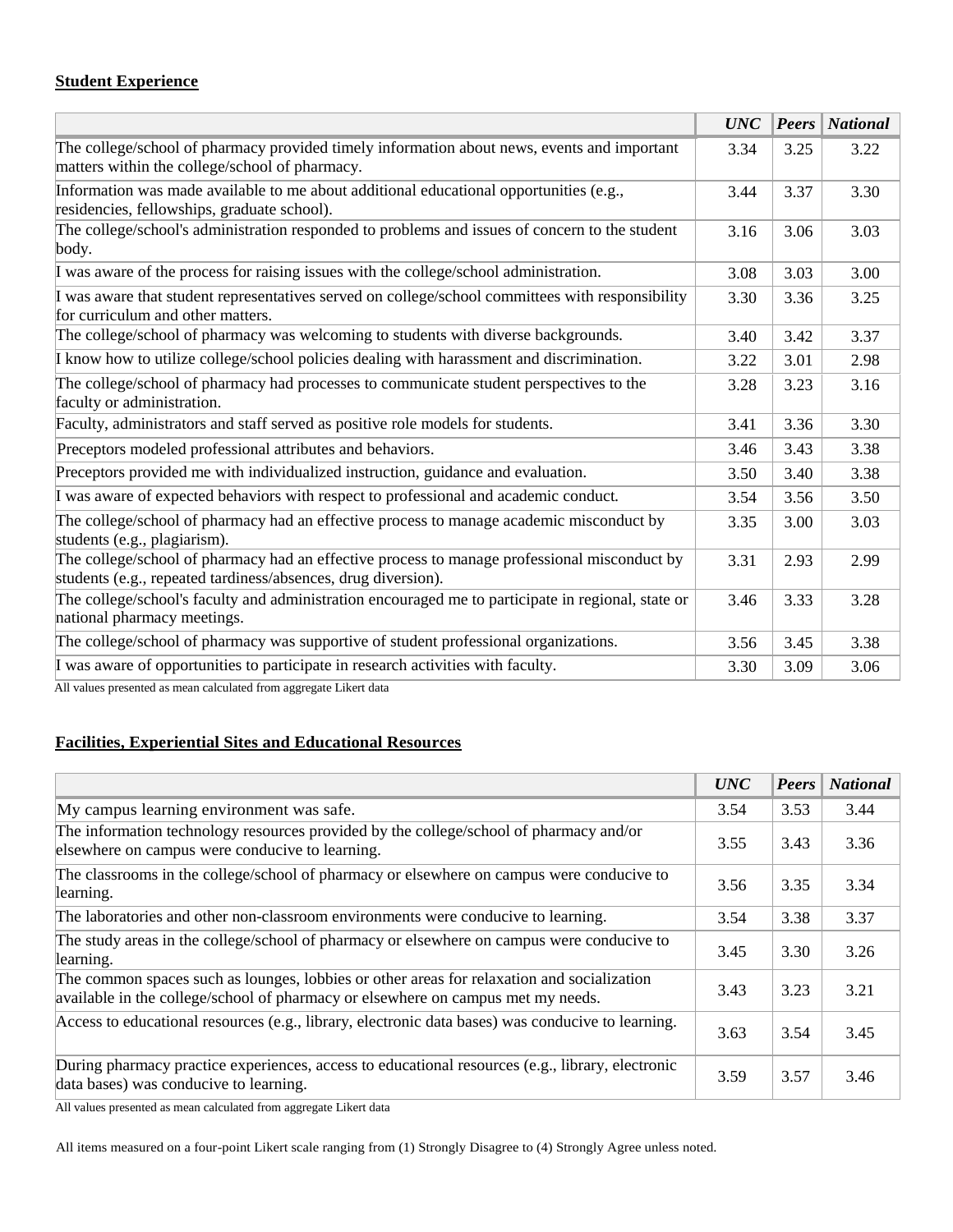# **Overall Impressions**

|                                                                                                                                                                                                                                         | <i>UNC</i> |      | <b>Peers</b> National |
|-----------------------------------------------------------------------------------------------------------------------------------------------------------------------------------------------------------------------------------------|------------|------|-----------------------|
| I am prepared to enter pharmacy practice.                                                                                                                                                                                               | 3.47       | 3.40 | 3.35                  |
| If I were starting my college career over again I would choose to study pharmacy.                                                                                                                                                       | 3.22       | 3.09 | 3.12                  |
| If I were starting my pharmacy program over again I would choose the same<br>college/school of pharmacy. (If you select disagree or strongly disagree please indicate the<br>reason why in the comment box at the end of this section.) | 3.54       | 3.35 | 3.14                  |

All values presented as mean calculated from aggregate Likert data

# **Demographic Information**

| Gender                | <i>UNC</i> | <b>Peers</b> | <b>National</b> |
|-----------------------|------------|--------------|-----------------|
| Male                  | 35.3%      | 36.2%        | 36.7%           |
| Female                | 64.1%      | 62.4%        | 62.0%           |
| Prefer not to respond | $0.6\%$    | 1.4%         | 1.3%            |

| Age                   | <b>UNC</b> | Peers   | <b>National</b> |
|-----------------------|------------|---------|-----------------|
| $\leq$ 25             | 32.9%      | 38.1%   | 45.2%           |
| 26-30                 | 52.4%      | 46.9%   | 39.7%           |
| 31-35                 | 8.8%       | 8.7%    | 8.9%            |
| 36-40                 | 2.9%       | 3.0%    | 3.0%            |
| $ 41 - 45 $           | 1.8%       | 1.4%    | 1.2%            |
| 46-50                 | $0.0\%$    | 0.5%    | 0.4%            |
| >51                   | $0.0\%$    | $0.1\%$ | 0.2%            |
| Prefer not to respond | 1.2%       | 1.3%    | 1.3%            |

| Which of the following choice(s) describes the primary area of your<br>paid outside work experiences while in the college/school? | <i>UNC</i> | Peers | <b>National</b> |
|-----------------------------------------------------------------------------------------------------------------------------------|------------|-------|-----------------|
| Community pharmacy                                                                                                                | 59.4%      | 64.4% | 68.8%           |
| Institutional pharmacy                                                                                                            | 27.1%      | 20.5% | 16.7%           |
| Other pharmacy related                                                                                                            | 11.2%      | 12.9% | 6.9%            |
| Non-pharmacy related                                                                                                              | 11.2%      | 7.7%  | 6.8%            |
| I did not work                                                                                                                    | 13.5%      | 9.9%  | 13.8%           |

Students were allowed to select multiple responses

| If you had paid employment please indicate the approximate number |            |       |                 |
|-------------------------------------------------------------------|------------|-------|-----------------|
| of hours you worked per week.                                     | <i>UNC</i> | Peers | <b>National</b> |
| Less than 10 hours                                                | 45.6%      | 36.2% | 33.9%           |
| $10$ to less than 14 hours                                        | 36.7%      | 33.8% | 29.5%           |
| $15$ to less than 19 hours                                        | 10.9%      | 16.6% | 18.8%           |
| $\sqrt{20}$ to less than 29 hours                                 | $0.7\%$    | 7.8%  | 9.8%            |
| $ 30 \text{ or more hours} $                                      | 4.8%       | 3.2%  | 5.0%            |
| No answer                                                         | 1.4%       | 2.5%  | 3.0%            |